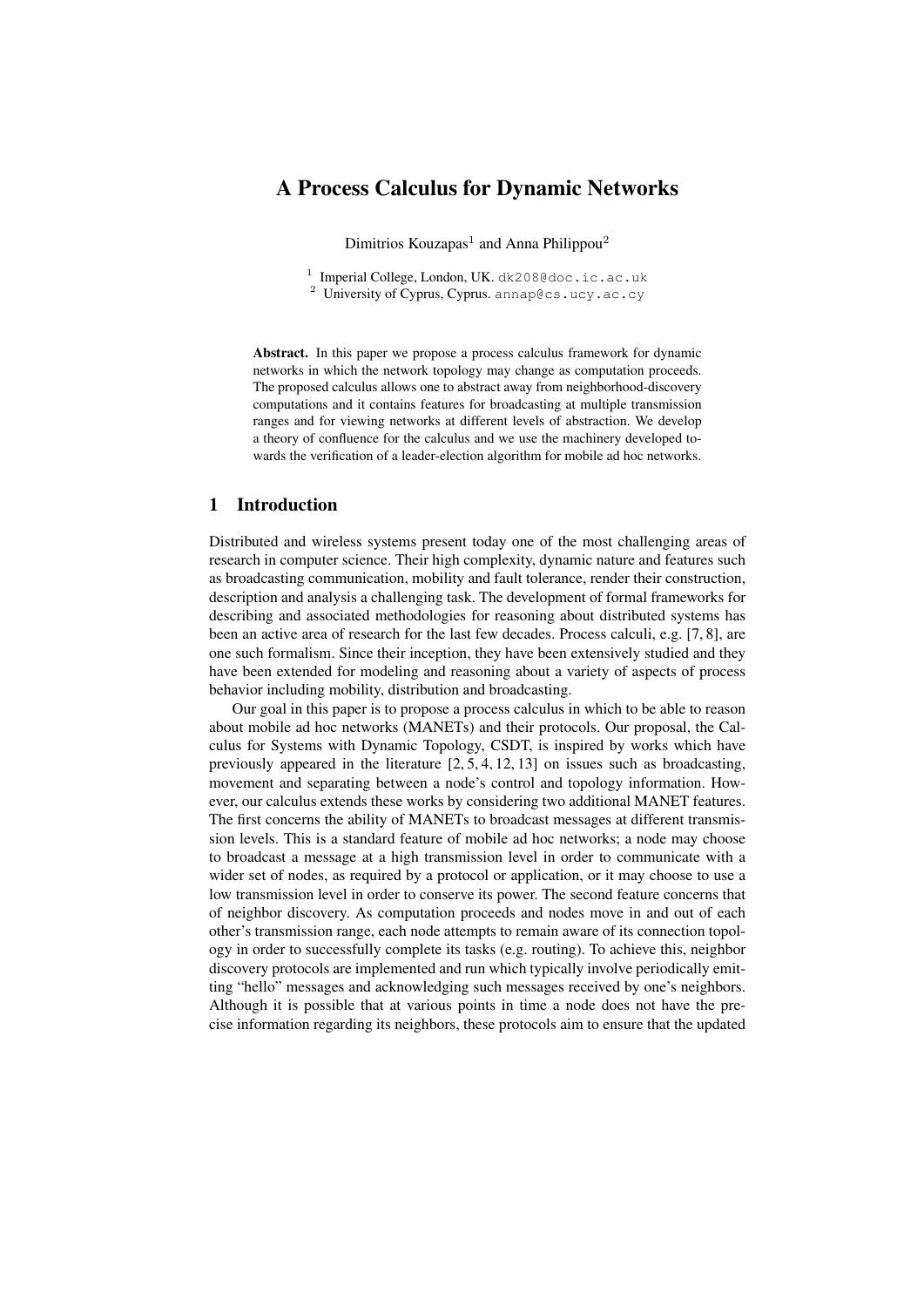topology is discovered and that the node adjusts its behavior accordingly so that correct behavior is achieved. Thus, when one is called to model and verify a MANET protocol, it is important to take into account that the neighbor-information available to a node may not be correct at all times. To handle this one might model an actual neighbordiscovery protocol in parallel to the algorithm under study and verify the composition of the two. Although such a study would be beneficial towards obtaining a better understanding of the behavior of both protocols, it would turn an already laborious task into a more laborious one and it would impose further requirements on behalf of the modeling language (e.g. to capture timed behaviors).

CSDT allows for reasoning about both of these aspects of behavior. To begin with, it allows nodes to broadcast information at two different transmission levels. The transmission level of a broadcast is encoded as a parameter of broadcasted messages. Regarding the issue of neighborhood discovery, the semantics of CSDT contain rules that mimic the behavior of a neighborhood-discovery protocol: CSDT equips nodes with knowledge of their believed (and not necessarily actual) sets of neighbors which is continuously updated, similarly to the way a neighborhood-discovery algorithm operates and gradually discerns changes in the connectivity of a node. Furthermore, these neighbor sets are accessible from the control part of a node and may affect the flow of the node's execution. A final novelty of CSDT is the introduction of a hiding construct that allows us to observe networks at different levels of abstraction. Since messages in our network descriptions are *broadcasted* over the medium, the notion of channel restriction (or name hiding) becomes irrelevant. Nonetheless, the effect of hiding behaviors remains useful in our setting, especially for analysis purposes. To achieve this, we associate every message with a "type" and we implement hiding by restricting the set of message types which should be observable at the highest level of a process. A similar encapsulation construct has also recently been proposed in [1].

The operational semantics of our calculus is given in terms of a labelled transition system on which we propose a notion of weak bisimulation. Subsequently, we develop a theory of confluence. The notion of confluence was first studied in the context of concurrent systems by Milner in CCS [7] and subsequently in various other settings [14, 10, 11]. Its essence, is that "of any two possible actions, the occurrence of one will never preclude the other". This paper, is the first to consider the theory of confluence in a setting of broadcasting communication. We establish a variety of results including a theorem that allows for compositional reasoning of confluent behavior under the assumption of a stationary topology of a network. We illustrate the utility of these techniques as well as the formalism via the analysis of a leader-election algorithm.

*Related Work.* Several process calculi have recently been proposed for dynamic networks such as CBS# [9], CMAN [2], CMN [5], CNT [1], CWS [4], TCSW [6], and the *ω*-calculus [13]. Most of these calculi, support broadcasting communication, message loss and mobility of nodes, with the exception of [4], and explicit location information, with the exception of the *ω*-calculus, where neighborhood information is captured via groups which can be dynamically created or updated thus modeling dynamic network topologies, and CNT where topology changes are modeled in the semantics as opposed to the syntax of the language. Perhaps closest to CSDT is the CMN process calculus. Differences that exist between the two calculi include (1) the treatment of the notion of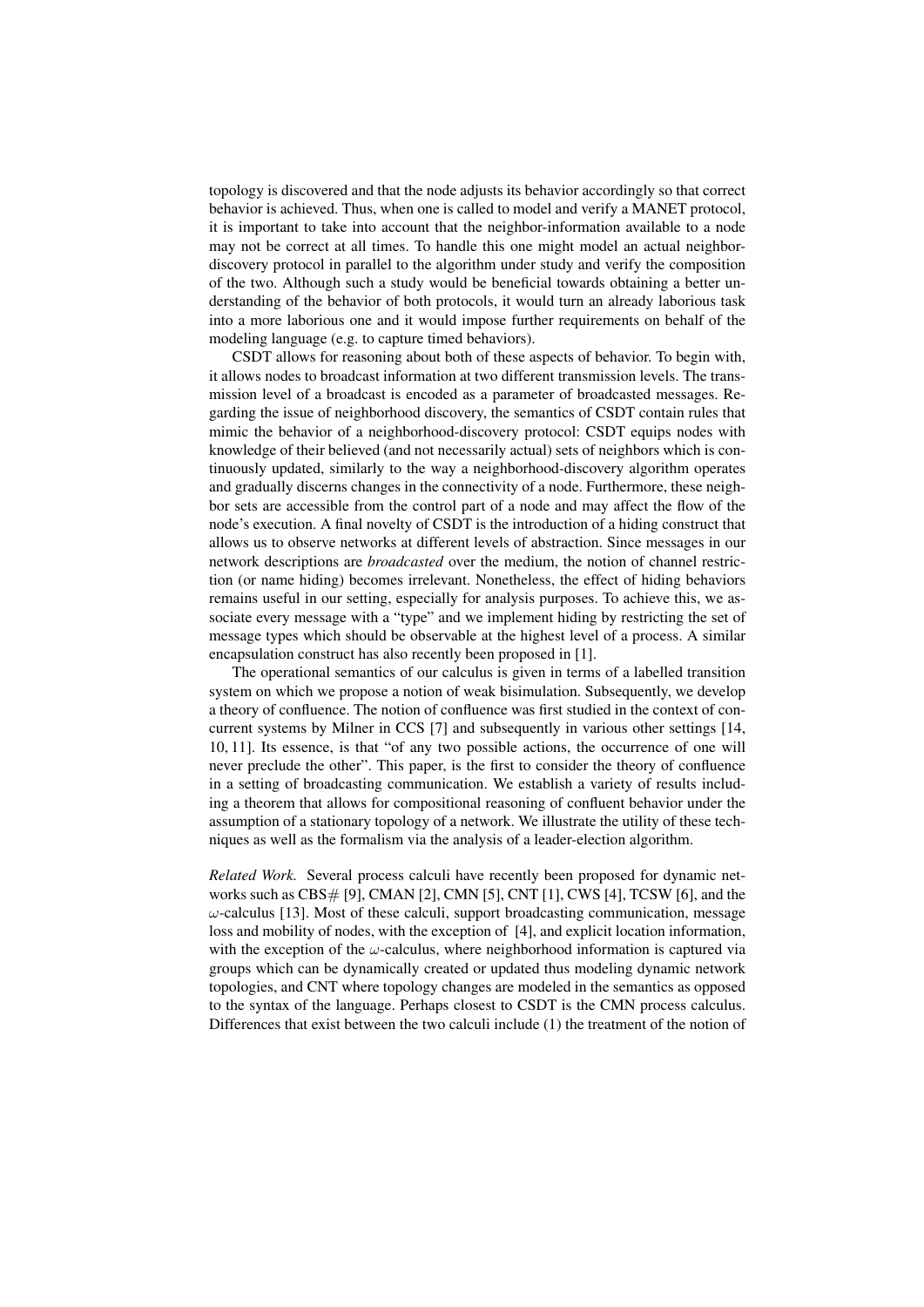a location (while in CMN locations can be viewed as values in a coordinate system and neighborhood is computed via a metric distance function, in CSDT locations and their interconnections are captured as a graph), (2) the fact that CSDT allows point-to-point communication in addition to broadcasting and (3) CMN caters for lossy communication whereas CSDT does not. Furthermore, as it has already been discussed, CSDT extends all of these frameworks by allowing to broadcast at different transmission levels and by associating nodes with their believed sets of neighbors which are updated by semantic rules that mimic the behavior of a neighbor discovery protocol.

*Contribution.* The contribution of our work is summarized as follows:

- 1. We define a new process calculus for reasoning about dynamic networks. This calculus introduces a number of new ideas which have been selected in view of facilitating the modeling and the analysis of mobile ad hoc network protocols.
- 2. We develop the theory of confluence in the context of our calculus. This is the first such theory for process calculi featuring broadcast communication.
- 3. We provide a correctness proof of a non-trivial leader-election protocol proposed in [15] for mobile ad hoc networks.

# 2 The Process Calculus

In our Calculus for Systems with Dynamic Topology, CSDT, we consider a system as a set of nodes operating in space. Each node possesses a physical location and a unique identifier. Movement is modeled as the change in the location of a node, with the restriction that the originating and the destination locations are neighboring locations.

Nodes in CSDT can communicate with each other by broadcasting messages. Broadcasting may take place at different transmission levels as required by an underlying protocol and/or for power-saving purposes. Specifically, in CSDT we consider two transmission levels, a normal level and a high level.

Neighbor discovery, that is, determining which nodes fall within the transmission range of a node, is a building block of network protocols and applications. To facilitate the reasoning about such protocols we embed in the semantics of our calculus rules that mimic the behavior of a neighbor discovery algorithm, which observes changes in the network's topology and, specifically, the departure and arrival of nodes within the normal and high transmission ranges of a node. To achieve this, each node is associated with two sets of nodes, *N* and *H*, which are the sets of nodes believed to be within the normal and high transmission ranges of a node, respectively. Thus, we write *P*:  $[i d, ℓ, N, H]$ , for describing a node running code *P* with unique identifer *id*, located at physical location *ℓ*, believed normal-range and high-range neighbors *N*, and *H*.

### 2.1 The Syntax

We now continue to formalize the above intuitions into the syntax of CSDT. We begin by describing the basic entities of CSDT. We assume a set of node identifiers *I* ranged over by *id*, *i*, *j*, and a set of physical locations  $\mathcal{L}$  ranged over by  $\ell$ ,  $\ell'$  and we say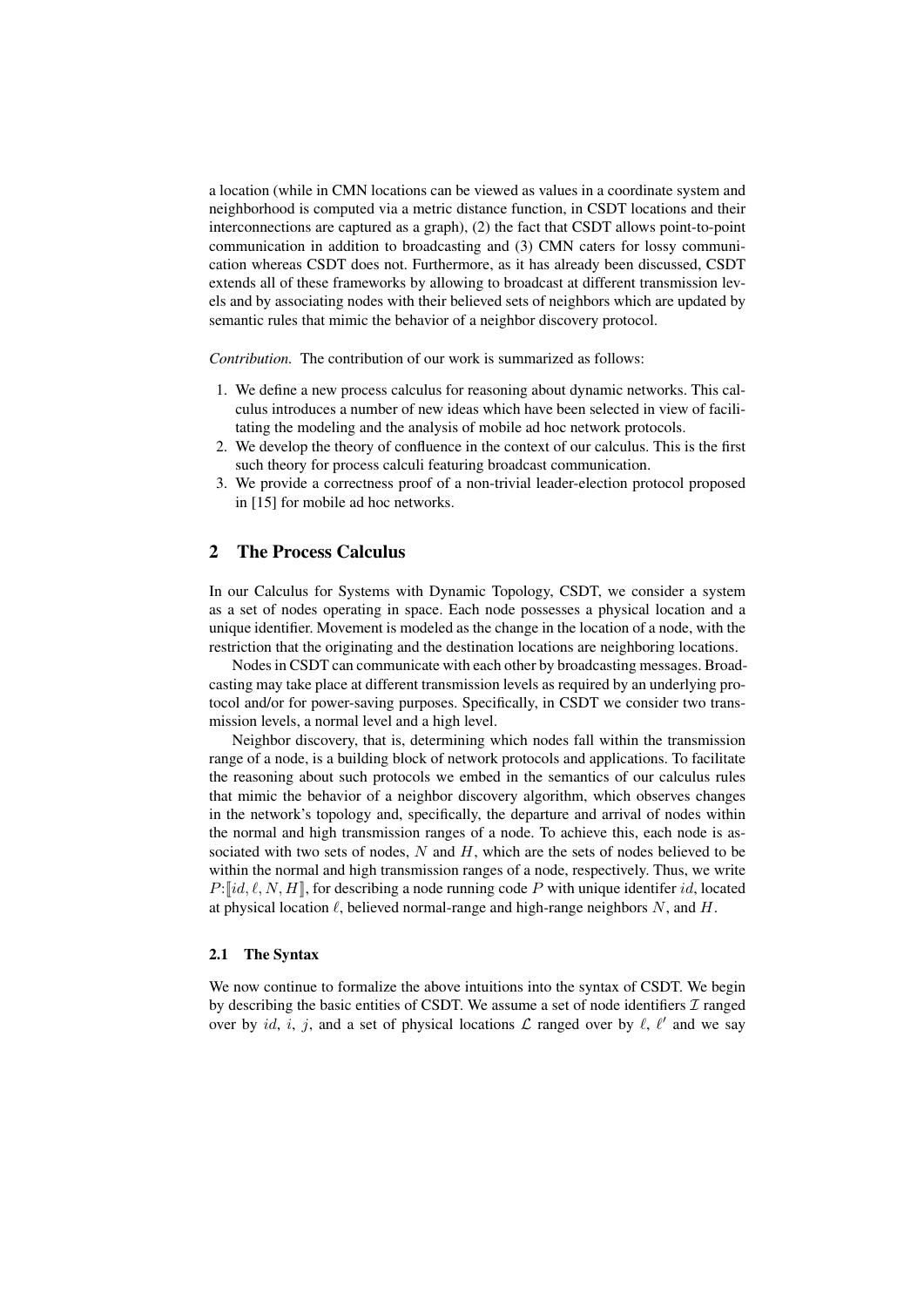that two locations  $\ell$ ,  $\ell'$  are neighboring locations if  $(\ell, \ell') \in Nb$ , where  $Nb \subseteq \mathcal{L} \times \mathcal{L}$ . Furthermore, we assume a set of transmission levels  $\{n, h\}$  and associated with these levels the functions  $\text{range}_{n} : \mathcal{L} \to 2^{\mathcal{L}}$  and  $\text{range}_{h} : \mathcal{L} \to 2^{\mathcal{L}}$  which, given a location, return the locations that fall within its normal and high transmission levels, respectively. These functions, need not take a symmetric view on locations and may be defined so as to yield unidirectional links. Furthermore, we assume a set of special labels *T* . Elements of  $T$  are mere keywords appended to messages indicating the message type.

In addition, we assume a set of *terms*, ranged over by *e*, built over (1) a set of *constants*, ranged over by *u*, *v*, (2) a set of *variables* ranged over by *x*, *y*, and (3) function applications of the form  $f(e_1, \ldots e_n)$  where  $f$  is a function from a set of functions (e.g. logical connectives, set operators and arithmetic operators), and the *e<sup>i</sup>* are terms. We say that a term is *closed* if it contains no variables. The evaluation relation  $\rightarrow$  for closed terms is defined in the expected manner. We write  $\tilde{r}$  for a tuple of syntactic entities  $r_1, \ldots, r_n$ . Finally, we assume a set of process constants  $\mathcal{C}$ , denoted by  $C$ , each with an associated definition of the form  $C\langle \tilde{x} \rangle \stackrel{\text{def}}{=} P$ , where *P* may contain occurrences of *C*, as well as other constants. Based on these basic entities, the syntax of of CSDT is given in Table 1, where  $T \subseteq T$ .

| <b>Table 1. The Syntax</b> |  |  |  |  |
|----------------------------|--|--|--|--|
|----------------------------|--|--|--|--|

| Actions: $\eta$ ::= $\overline{b}(w, t, \tilde{v}, tl)$                     | broadcast               |
|-----------------------------------------------------------------------------|-------------------------|
| $\vert r(t,\tilde{x})\vert$                                                 | input                   |
| Processes: $P ::= 0$                                                        | <b>Inactive Process</b> |
| n.P                                                                         | <b>Action Prefix</b>    |
| $P_1 + P_2$                                                                 | Nondeterministic Choice |
| cond $(e_1 \triangleright P_1, \ldots, e_n \triangleright P_n)$ Conditional |                         |
| $C\langle \tilde{v} \rangle$                                                | <b>Process Constant</b> |
| Networks: $M ::= 0$                                                         |                         |
| $P:\sigma$                                                                  | Located Node            |
| $M_1 M_2$                                                                   | Parallel Composition    |
| $M \backslash T$                                                            | Restriction             |
| Interfaces: $\sigma$ ::= $\lbrack \lbrack id, \ell, N, H \rbrack$           |                         |

There are two types of actions in CSDT. A broadcast action  $\overline{b}(w, t, \tilde{v}, t)$  is a transmission at transition level  $tl \in \{n, h\}$ , of type  $t \in \mathcal{T}$  of the tuple  $\tilde{v}$  with intended recipients *w*, where *′−′* denotes that the message is intended for all neighbors of the transmitting node and  $j \in \mathcal{I}$  denotes that it is intended solely for node *j*. An input action  $r(t, \tilde{x})$ represents a receipt of a message  $\tilde{x}$  of type  $t$ . In turn, a process can then be inactive, an action-prefixed process, the nondeterministic choice between two processes, a process constant or a conditional process. The conditional process cond  $(e_1 \triangleright P_1, \ldots, e_n \triangleright P_n)$ presents the conditional choice between a set of processes: it behaves as *P<sup>i</sup>* , where *i* is the smallest integer for which  $e_i$  evaluates to true.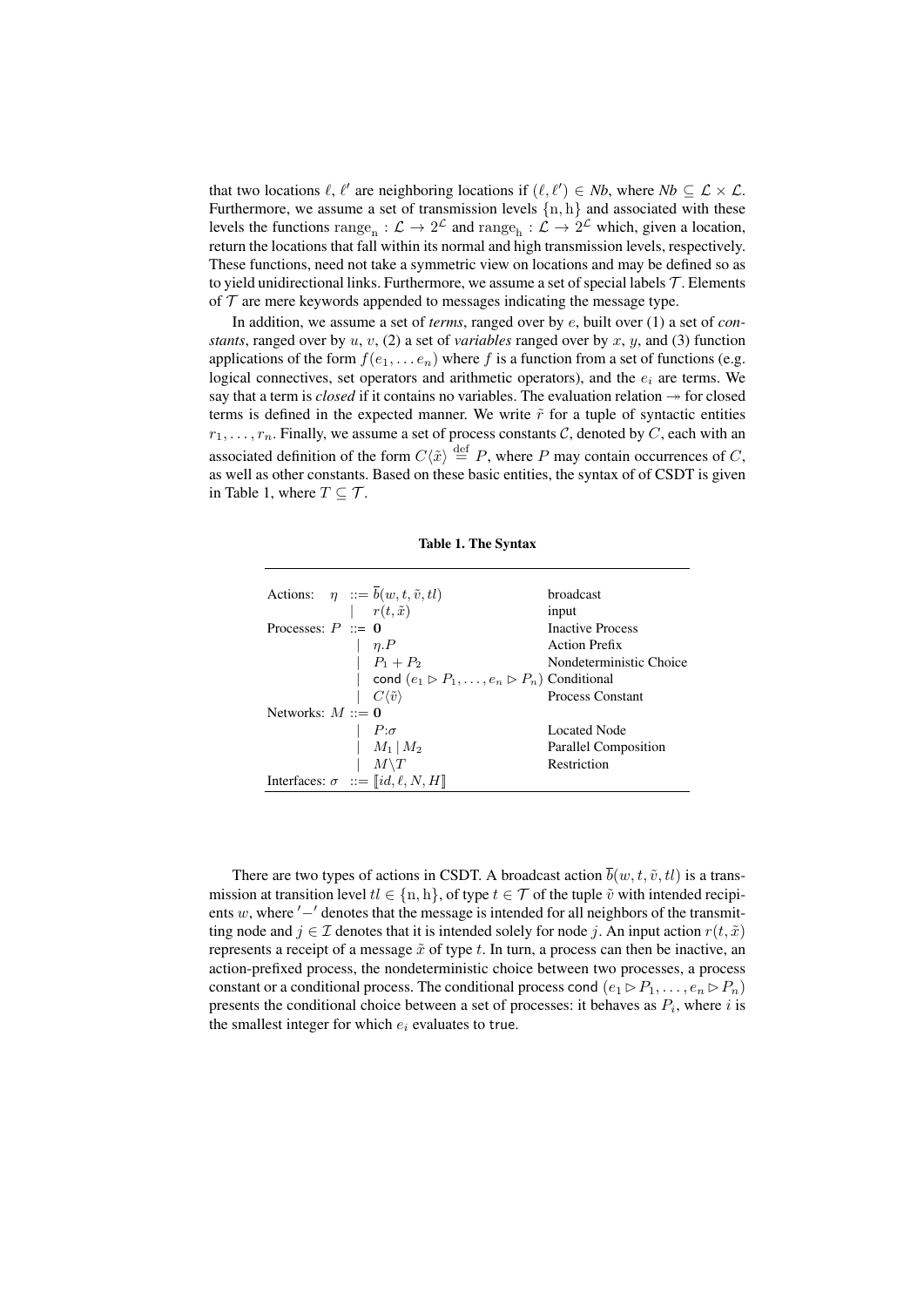On the other hand, networks are built on the basis of located processes,  $P:\sigma$ , where  $\sigma$  is the node's topology information which we call its *interface*. An interface  $\sigma$  contains the node identifier  $id$ , its location  $\ell$  as well as its normal-range and high-range neighbors *N* and *H*, according to its current knowledge. We allow the control part of a located process  $P:\sigma$ , namely  $P$ , to access information mentioned in the interface  $\sigma$ , by using the special labels id, l, N and H, thus allowing the control part of a process to express dependencies on the node's neighborhood information. For example, an expression " $4 \in \mathbb{N}$ " occurring within  $P : [1, \ell, \{2\}, \{2, 3\}]$  is evaluated as " $4 \in \{2\}$ ".

Thus, a network can be an inactive network **0**, a located node  $P:\sigma$ , a parallel composition of networks  $M_1 | M_2$ , or a restricted network  $M \setminus T$ . In  $M \setminus T$  the scope of messages of all types in *T* is restricted to network *M*: components of *M* may exchange messages of these types to interact with one another but not with *M*'s environment. To avoid name collisions on types, we consider  $\alpha$ -conversion on processes as the renaming of types that are bound by some restriction and we say that *P* and *Q* are *α*-equivalent,  $P \equiv_{\alpha} Q$ , if *P* and *Q* differ by a renaming of bound types.

In what follows, given an interface  $\sigma$ , we write  $\mathcal{I}(\sigma)$  and  $\mathrm{id}(\sigma)$  for the location and the identifier mentioned in  $\sigma$ , respectively. Moreover, we use types(*M*) to denote the set of all types occurring in activities of *M*.

#### 2.2 The Semantics

The semantics of CSDT is defined in terms of a structural congruence relation *≡*, found in Table 2, and a structural operational semantics, given in Tables 3 and 4.

#### Table 2. Structural congruence relation

| (N1) $M \equiv M 0$                                                                                 |  | (N5) $M \setminus T - \{t\} \equiv M \setminus T$ if $t \notin \text{types}(M)$ |  |
|-----------------------------------------------------------------------------------------------------|--|---------------------------------------------------------------------------------|--|
| $(N2) M_1 M_2 \equiv M_2 M_1 $                                                                      |  | (N6) $M \setminus T \equiv (M \setminus T - \{t\}) \setminus \{t\}$             |  |
| $(M3)$ $(M_1 M_2) M_3 \equiv M_1 (M_2 M_3)$                                                         |  | $(N7)$ $M_1 \equiv M_2$ if $M_1 \equiv_{\alpha} M_2$                            |  |
| (N4) $M_1 \setminus \{t\}   M_2 \equiv (M_1   M_2) \setminus \{t\}$ if $t \notin \text{types}(M_2)$ |  |                                                                                 |  |

The rules of Table 3 describe the behavior of located processes in isolation whereas the rules in Table 4 the behavior of networks. A transition of *P* (or *M*) has the form  $P \stackrel{\alpha}{\longrightarrow} P'$ , specifying that *P* can perform action  $\alpha$  and evolve into  $P'$  where  $\alpha$  can have one of the following forms:

- $-\bar{b}(w, t, \tilde{v}, tl, \ell)$  denotes a broadcast to recipients *w* of a message  $\tilde{v}$  of type *t* at transmission level *tl*, taking place at location *ℓ*.
- $r(id, t, \tilde{v}, \ell)$  denotes a receipt by node *id* of a message  $\tilde{v}$  of type *t*, taking place at location *ℓ*.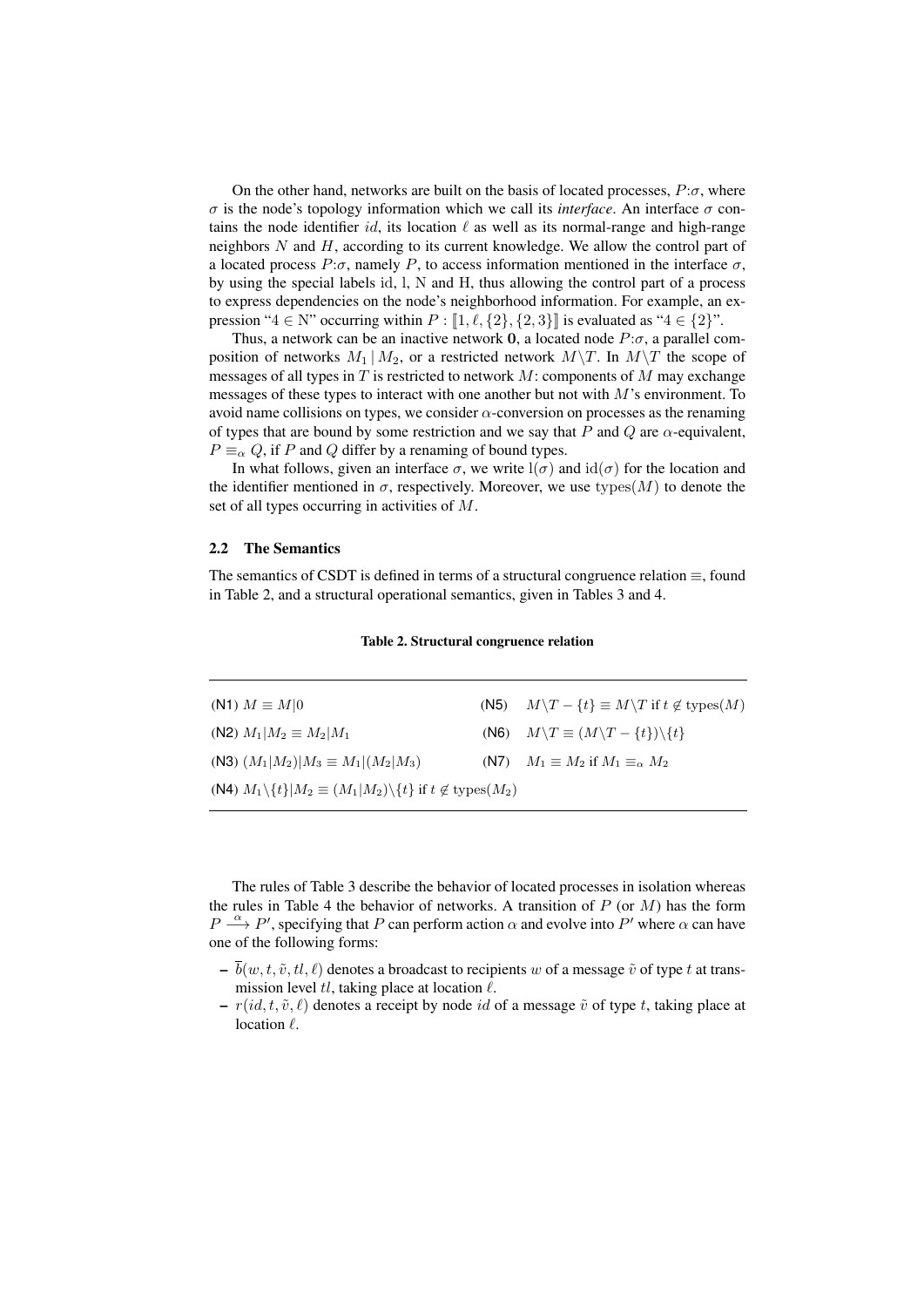- $r$ ?(*id, t,*  $\tilde{v}, \ell$ ) denotes an advertisement by node *id* that it is willing to receive a message  $\tilde{v}$  of type t, at location  $\ell$ .
- *τ* and *µ* denote two types of unobservable actions in the calculus. Action *τ* is associated with the effect of restriction (rule (Hide2), Table 4) and  $\mu$  is associated with the movement of nodes (rule  $(L6)$ , Table 3) as well as with updates of neighborhood information (rules (InSN), (InSH), (OutSN) and (OutSH), Table 4).

We let *Act* denote the set of all actions and let  $\alpha$  and  $\beta$  range over *Act* and we write  $type(\alpha)$  for the type of an  $\alpha \in Act - \{\tau, \mu\}.$ 

Table 3. Transition rules for located nodes

|                                                                                                                                                                                                                                                                                   | (L1) $(\bar{b}(w,t,\tilde{v},tl).P)$ : $\sigma \stackrel{\bar{b}(w,t,\tilde{v},tl,l(\sigma))}{\longrightarrow} P$ : $\sigma$ (L2) $(r(t,\tilde{x}).P)$ : $\sigma \stackrel{r(\mathrm{id}(\sigma),t,\tilde{v},l(\sigma))}{\longrightarrow} P\{\tilde{v}/\tilde{x}\}$ : $\sigma$                                                                                                                                      |
|-----------------------------------------------------------------------------------------------------------------------------------------------------------------------------------------------------------------------------------------------------------------------------------|---------------------------------------------------------------------------------------------------------------------------------------------------------------------------------------------------------------------------------------------------------------------------------------------------------------------------------------------------------------------------------------------------------------------|
|                                                                                                                                                                                                                                                                                   | ( <b>L3</b> ) $\frac{[P\{\tilde{v}/\tilde{x}\}]\colon \sigma \stackrel{\alpha}{\longrightarrow} P':\sigma}{[C(\tilde{v})]\colon \sigma \stackrel{\alpha}{\longrightarrow} P':\sigma}$ $C\langle \tilde{x} \rangle \stackrel{\text{def}}{=} P$ ( <b>L4</b> ) $\frac{P_i:\sigma \stackrel{\alpha}{\longrightarrow} P'_i:\sigma}{(P_1 + P_2):\sigma \stackrel{\alpha}{\longrightarrow} P'_i:\sigma}$ , $i \in \{1,2\}$ |
| (L5) $\frac{P_i:\sigma \stackrel{\alpha}{\longrightarrow} P'_i:\sigma}{(\text{cond } (e_1 \rhd P_1, \ldots, e_n \rhd P_n)):\sigma \stackrel{\alpha}{\longrightarrow} P'_i:\sigma} \quad e_i \twoheadrightarrow \text{ true}, \forall j < i, e_j \twoheadrightarrow \text{ false}$ |                                                                                                                                                                                                                                                                                                                                                                                                                     |
| (L6) $\frac{(\ell, \ell') \in Nb}{P:\llbracket i, \ell, N, H \rrbracket \xrightarrow{\mu} P:\llbracket i, \ell', N, H \rrbracket}$                                                                                                                                                |                                                                                                                                                                                                                                                                                                                                                                                                                     |

Moving our attention to the rules of Table 4, we point out that the first four rules implement the underlying neighborhood discovery protocol. Nodes which are within the normal and high transmission ranges of a located process are included in the appropriate sets in its interface and, similarly, nodes which have exited these transmission ranges are removed. In all four cases a  $\mu$  internal action takes place.

The two (BrC) rules which follow give semantics to broadcasting within the language. They employ the compatibility function comp, where  $\text{comp}(w, i)$  is evaluated to true only if identifier *i* is compatible with intended recipient *w*: comp $(w, i) = (w - j)$ *−′*  $\vee$  *w* = *i*). Axiom (BrC1) specifies that, if a broadcast is available and there exists a compatible recipient within the range of the broadcast, the message is received and the broadcast message is propagated. If there is no appropriate receiver then, again, the broadcast is propagated (BrC2). Note that rule (BrC2) (as well as (Rec)) is defined in terms of the inability of executing an action via the use of relation  $\stackrel{\alpha}{\rightarrow}$ , where  $P \stackrel{\alpha}{\rightarrow}$ , if  $\neg (P \stackrel{\alpha}{\longrightarrow} P')$  for any *P'*.

Moving on to rule (Rec), we observe that a network can advertise the fact that it may receive an input. This is necessary, otherwise an inactive network and a network such as  $M \stackrel{\text{def}}{=} [r(t,\tilde{x}).P]: \sigma_1 \mid [r(t,\tilde{y}).Q]: \sigma_2$  would have exactly the same transition systems when clearly they would yield distinct behaviors when placed in parallel with a network such as  $M' = [\overline{b}(-, t, \tilde{v}, n) . S] : \sigma$  (affecting compositionality in the calculus). Now, if rule (Rec) was enunciated via a normal receive action instead of *r*?, we would have:  $M \xrightarrow{r(\mathrm{id}(\sigma_1), t, \tilde{v}, \mathrm{l}(\sigma_1))} [P\{\tilde{v}/\tilde{x}\}]$ : $\sigma_1 | [r(t, \tilde{y}).Q]$ : $\sigma_2$  and subsequently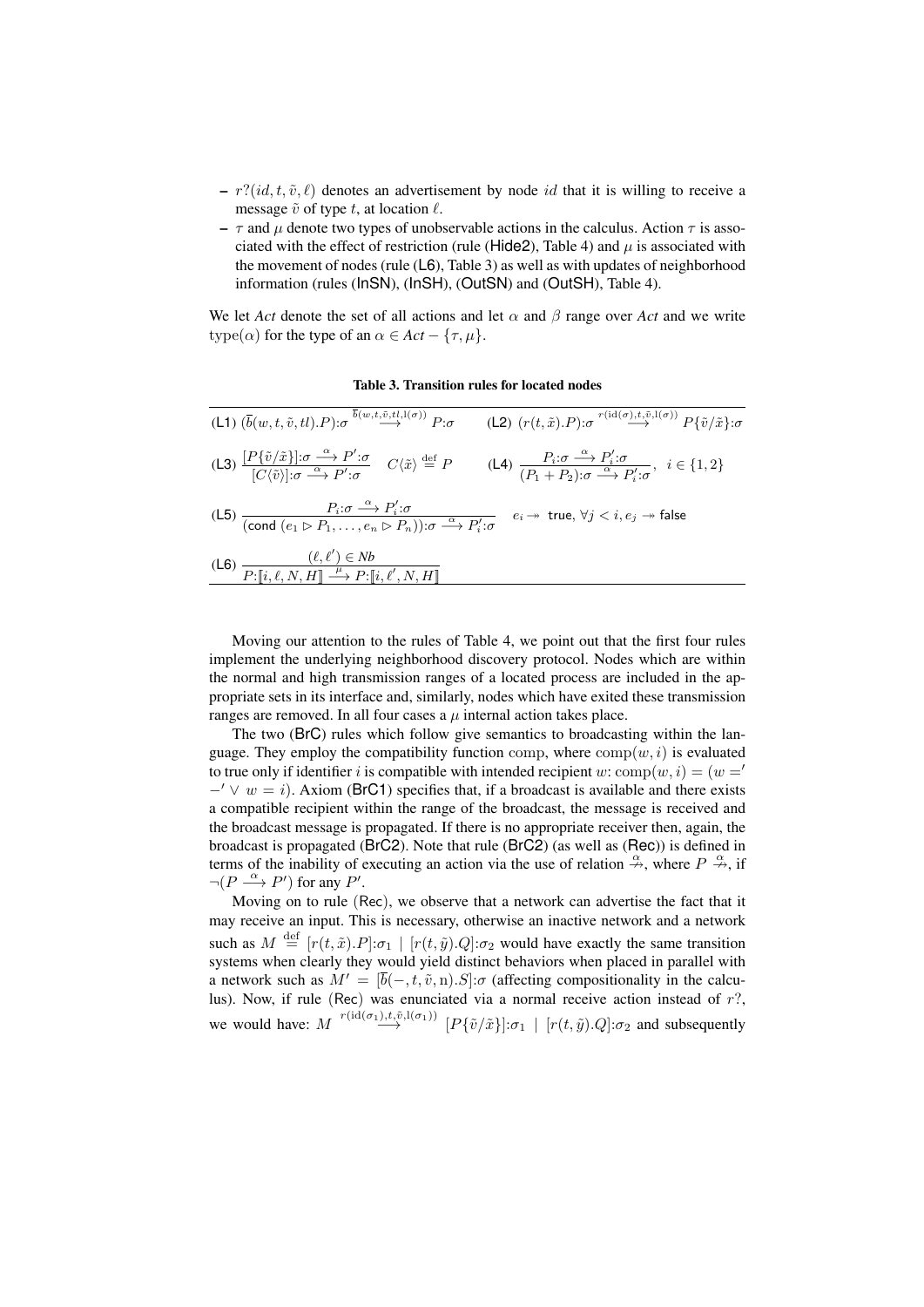$$
(lnSN) \frac{1(\sigma) \in \text{range}_{n}(\ell), id(\sigma) \notin N}{P:[id, \ell, N, H] | Q: \sigma \xrightarrow{\mu} P:[id, \ell, N \cup \{id(\sigma)\}, H] | Q: \sigma}
$$
\n
$$
(OutSN) \frac{1(\sigma) \notin \text{range}_{n}(\ell), id(\sigma) \in N}{P:[id, \ell, N, H] | Q: \sigma \xrightarrow{\mu} P:[id, \ell, N - \{id(\sigma)\}, H] | Q: \sigma}
$$
\n
$$
(lnSH) \frac{1(\sigma) \in \text{range}_{n}(\ell), id(\sigma) \notin H}{P:[id, \ell, N, H] | Q: \sigma \xrightarrow{\mu} P:[id, \ell, N, H \cup \{id(\sigma)\}] | Q: \sigma}
$$
\n
$$
(OutSH) \frac{1(\sigma) \notin \text{range}_{n}(\ell), id(\sigma) \notin H}{P:[id, \ell, N, H] | Q: \sigma \xrightarrow{\mu} P:[id, \ell, N, H - \{id(\sigma)\}] | Q: \sigma}
$$
\n
$$
(BIC1) \frac{M_1 \xrightarrow{\overline{b}(w, t, \vec{o}, t^{1, \ell})} M_1', M_2 \xrightarrow{r(id, t, \vec{o}, t^{2})} M_2', \text{comp}(w, id), \ell' \in \text{range}_{t}(\ell)}{M_1 | M_2 \xrightarrow{\overline{b}(w, t, \vec{o}, t^{1, \ell})} M_1' | M_2'}
$$
\n
$$
(BIC2) \frac{M_1 \xrightarrow{\overline{b}(w, t, \vec{o}, t^{1, \ell})} M_1' \text{ and } M_2 \xrightarrow{r(id, t, \vec{o}, t^{2})} \forall id, \ell' \cdot \text{comp}(w, id), \ell' \in \text{range}_{t}(\ell)}{M_1 | M_2 \xrightarrow{\overline{b}(w, t, \vec{o}, t^{1, \ell})} M_1' | M_2}
$$
\n
$$
(Rec) \frac{M_1 \xrightarrow{r(id, \ell, t, \vec{o})} M_1' \text{ and } M_2 \xrightarrow{\overline{b}(w, t, \vec{o}, t^{1, \ell})} \forall w, \ell', t \cdot \text{comp}(w, id), \ell \in \text{range}_{t}(\ell)}{M_1 | M_2 \xrightarrow{r*(d, \ell, \vec{o})} M_1' | M_2}
$$

 $M \mid M' \stackrel{b(-,t,\tilde{v},n,l(\sigma))}{\longrightarrow} ([P\{\tilde{v}/\tilde{x}\}]\cdot \sigma_1 \mid [r(t,\tilde{y}).Q]\cdot \sigma_2) \mid S:\sigma$ , In this way only one of the two components of *M* ends up receiving the broadcasted message of *M′* which is not what one would expect of a broadcasting communication. To achieve the correct interpretation, only located nodes can emit an *r*(*. . .*) action (see (Rec), Table 3) and to obtain the transition of  $M \mid M'$  we would employ structural congruence and the facts that (1)  $M \mid M' \equiv M_1 = [r(t, \tilde{x}).P] : \sigma_1 \mid ([r(t, \tilde{y}).Q] : \sigma_2 \mid [\bar{b}(-, t, \tilde{v}, n).S] : \sigma),$  (2)  $M_1 \stackrel{b(-,t,\tilde{v},n,l(\sigma))}{\longrightarrow} [P\{\tilde{v}/\tilde{x}\}]\cdot \sigma_1 \mid ([Q\{\tilde{v}/\tilde{y}\}]\cdot \sigma_2 \mid S:\sigma)$ , to obtain, by rule (Struct), that  $M \mid {M'} \stackrel{b(-,t,\tilde{v},\mathrm{n},\mathrm{l}(\sigma))}{\longrightarrow} ([P\{\tilde{v}/\tilde{x}\}]\mathpunct{:}\sigma_1 \mid [Q\{\tilde{v}/\tilde{y}\}]\mathpunct{:}\sigma_2) \mid S\mathpunct{:}\sigma.$ 

Finally, rules (Hide1) and (Hide2) specify that the effect of restricting a set of types *T* within a process is to transform all actions of these types into internal actions.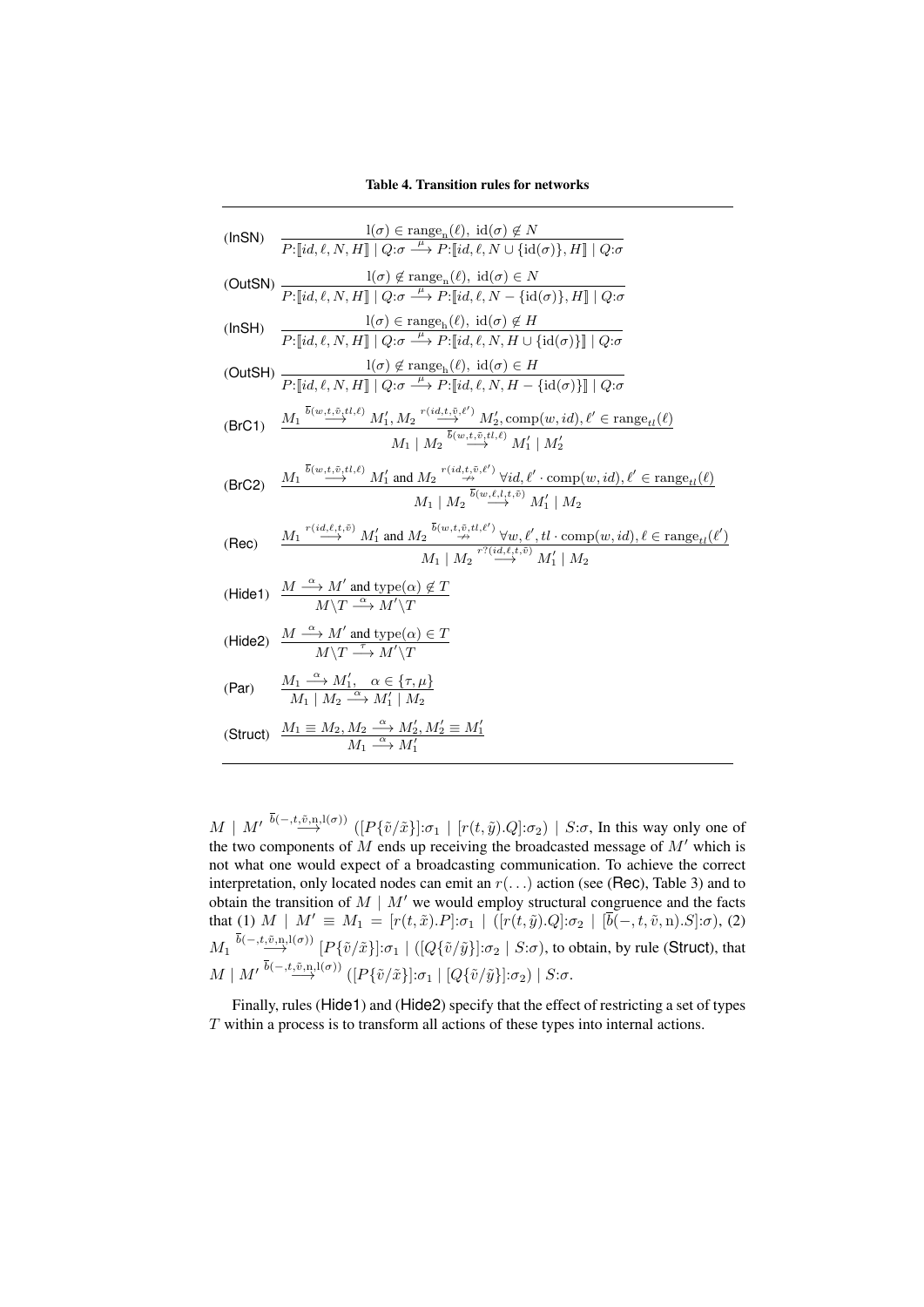#### 2.3 Bisimulation and Confluence

In the next section we build some machinery for reasoning about broadcasting networks. Due to lack of space, all proofs from this section are omitted. The complete exposition can be found in [3]. First, let us recall that *M′* is a *derivative* of *M*, if there exist actions  $\alpha_1, \ldots, \alpha_n, n \geq 0$ , such that  $M \stackrel{\alpha_1}{\longrightarrow} \ldots \stackrel{\alpha_n}{\longrightarrow} M'$ . Moreover, we define weak transitions as follows: given an action  $\alpha$  we write  $M \implies M'$  for  $M(\frac{\tau,\mu}{\tau})^*M'$ ,  $M \implies M'$  for  $M \Longrightarrow \stackrel{\alpha}{\Longrightarrow} \Longrightarrow M',$  and  $M \stackrel{\hat{\alpha}}{\Longrightarrow} M'$  for  $M \Longrightarrow M'$  if  $\alpha \in \{\tau, \mu\}, M \stackrel{r(id, \ell, t, \tilde{v})}{\Longrightarrow} M'$  if  $\alpha = r$ ?(*id, ℓ, t,*  $\tilde{v}$ ), and  $M \stackrel{\alpha}{\Longrightarrow} M'$  otherwise.

The first useful tool which accompanies CSDT is a notion of observational equivalence:

**Definition 1.** *Bisimilarity* is the largest symmetric relation, denoted by  $\approx$ , such that, if  $M_1 \approx M_2$  and  $M_1 \stackrel{\alpha}{\longrightarrow} M'_1$ , there exists  $M'_2$  such that  $M_2 \stackrel{\hat{\alpha}}{\Longrightarrow} M'_2$  and  $M'_1 \approx M'_2$ .

We may prove that bisimilarity is a congruence relation. It is also worth pointing out that we may establish the following property of mobile nodes pertaining to their ubiquitous nature, namely:

**Lemma 1.** For any process  $P$ ,  $id \in \mathcal{I}$ ,  $\ell, \ell' \in \mathcal{L}$  and  $N, H \subseteq \mathcal{L}$ , if  $(\ell, \ell') \in Nb^+$ , where *Nb*<sup>+</sup> is the transitive closure of relation *Nb*, then  $P[$ *id*,  $\ell$ , *N*,  $H$ ]  $\approx$   $P[$ *id*,  $\ell'$ , *N*,  $H$ ].

We now turn to consider the notions of determinacy and confluence in our calculus. These make use of the following notation: given actions  $\alpha$  and  $\alpha'$  we write  $\alpha \bowtie \alpha'$  if  $\alpha$ and  $\alpha'$  differ only in their specified location, i.e.  $\alpha' = \alpha[\ell'/\ell]$ , for some  $\ell$  and  $\ell'$ .

**Definition 2.** *M* is *determinate* if, for every derivative  $M'$  of  $M$  and for all actions  $\alpha$ ,  $\alpha'$ ,  $\alpha \bowtie \alpha'$ , whenever  $M' \stackrel{\alpha}{\longrightarrow} M_1$  and  $M' \stackrel{\hat{\alpha'}}{\Longrightarrow} M_2$  then  $M_1 \approx M_2$ .

This definition makes precise the requirement that, when an experiment is conducted on a network, it should always lead to the same state up to bisimulation. This is irrespective of the location at which the action is taking place which explains the use of the  $\bowtie$  operator. As an example, consider networks

$$
M_1 \stackrel{\text{def}}{=} \overline{b}(-,t,\tilde{v},n).\mathbf{0}:\llbracket 1,\ell,\{2\},\{2\}\rrbracket \qquad M'_1 \stackrel{\text{def}}{=} \overline{b}(-,t,\tilde{v},n).\mathbf{0}:\llbracket 1,\ell',\{2\},\{2\}\rrbracket
$$

$$
M_2 \stackrel{\text{def}}{=} (r(t,\tilde{x}).\overline{b}(-,s,\tilde{x},h).\mathbf{0},): \llbracket 2,\ell,\{1\},\{1\}\rrbracket
$$

We observe that  $M_1$  and  $M_2$  are determinate, whereas  $M_1 \mid M_2$  is not: Assuming that  $\ell \not\in \mathrm{range}_n(\ell'), M_1 \mid M_2 \stackrel{b(-,t,\tilde{v},\mathrm{n},\ell)}{\longrightarrow} M \equiv \overline{b}(-,s,\tilde{x},\mathrm{h}) . \mathbf{0} : \llbracket 2, \ell, \ldots \rrbracket$  and  $M_1 \mid M_2 \stackrel{\mu}{\longrightarrow}$  $M'_1 \mid M_2 \stackrel{b(-,t,\tilde{v},\text{n},\ell')}{\longrightarrow} M' \equiv M_2$ , where  $M \not\approx M'$ .

A conclusion that we may draw from this example is that determinacy is not preserved by parallel composition. We may in fact show that determinacy is preserved by prefix and conditional statements. In order to strengthen determinacy into a notion preserved by a wider range of operators, and in particular parallel composition, Milner [7] introduced the notion of confluence. According to the definition of [7], a CCS process *P* is *confluent* if it is determinate and, for each of its derivatives  $Q$  and distinct actions  $\alpha$ ,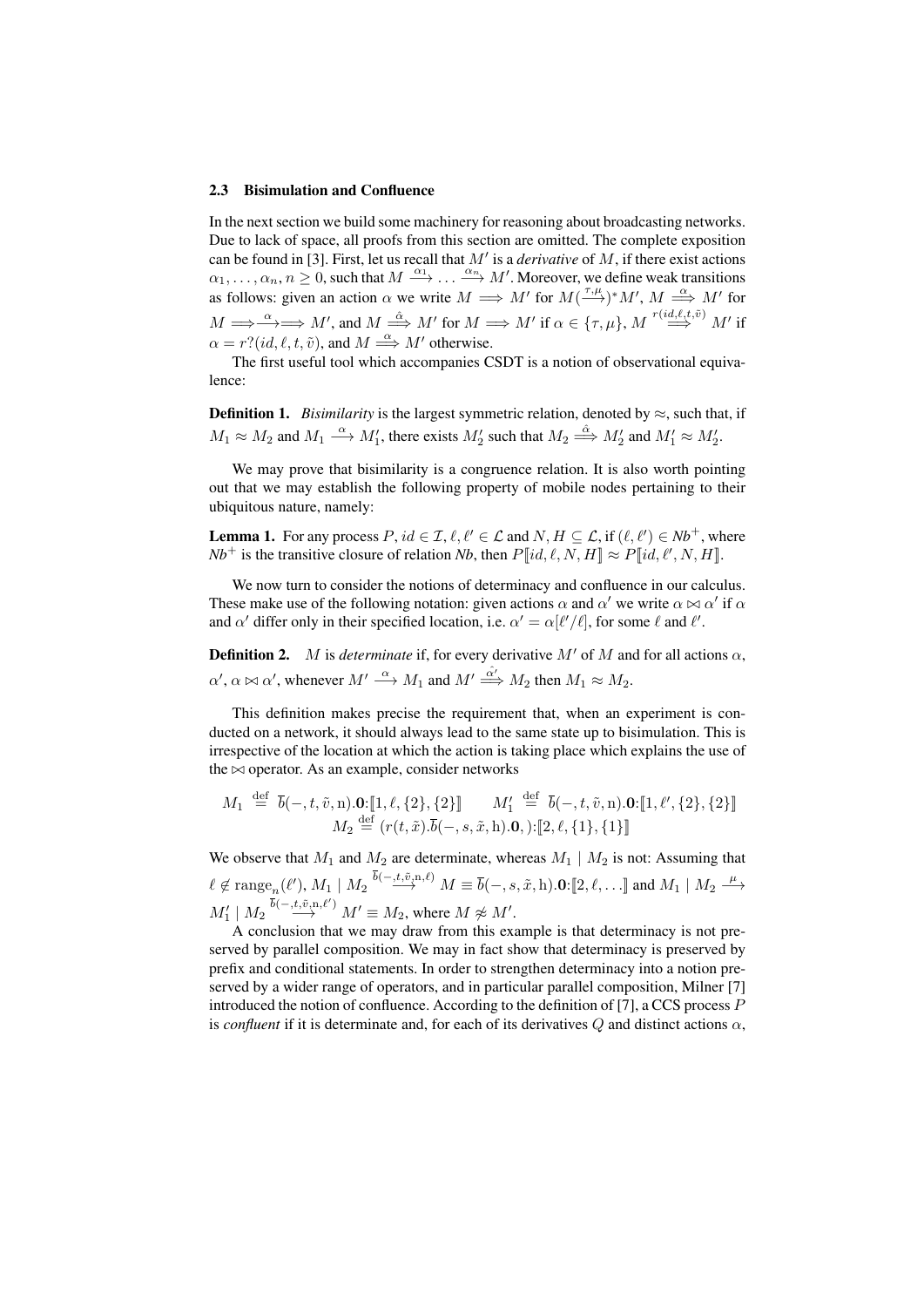*β*, given the transitions to  $Q \stackrel{\alpha}{\longrightarrow} Q_1$  and  $Q \stackrel{\beta}{\Longrightarrow} Q_2$ , the diamond property is satisfied, that is, there exist transitions  $Q_1 \stackrel{\beta}{\Longrightarrow} Q'_1$  and  $Q_2 \stackrel{\alpha}{\Longrightarrow} Q'_2$  such that  $Q'_1 \approx Q'_2$ .

In the context of our work, we observe that the nature of broadcasting communication allows to enunciate confluence through a weaker treatment of input actions. In particular, given the fact that the emission of messages by network nodes is continuously enabled and is not blocked by the availability of a receiver, a network that can receive two distinct inputs need not satisfy the diamond property with respects to these inputs; what matters is that the network can reach equivalent states after each of the two inputs, either by executing the other input or not.

Definition 3. *M* is *confluent* if it is determinate and, for each of its derivatives *M′* and distinct actions  $\alpha$ ,  $\beta$ , where  $\neg(\alpha \bowtie \beta)$ , whenever  $M' \stackrel{\alpha}{\longrightarrow} M_1$  and  $M' \stackrel{\beta}{\Longrightarrow} M_2$  then,

1. if  $\alpha = r(id, t, \tilde{u}, \ell)$  and  $\beta = r(id, t, \tilde{v}, \ell')$ , then, either (1)  $M_1 \approx M_2$ , or (2)  $M_1 \stackrel{\beta}{\Longrightarrow} M_1' \approx M_2$ , or (3)  $M_2 \stackrel{\alpha}{\Longrightarrow} M_2' \approx M_1$ , or (4)  $M_1 \stackrel{\beta}{\Longrightarrow} M_1', M_2 \stackrel{\alpha}{\Longrightarrow} M_2',$ and  $M'_1 \approx M'_2$ ,

2. otherwise, there are  $M'_1$  and  $M'_2$  such that  $M_2 \stackrel{\hat{\alpha}}{\Longrightarrow} M'_2$ ,  $M_1 \stackrel{\hat{\beta}}{\Longrightarrow} M'_1$  and  $M'_1 \approx M'_2$ .

We note that the first clause of the definition captures the four possibilities for bringing together two input actions by receiving further input after the first input, or not.

We may see that bisimilarity preserves confluence. Furthermore, confluent networks possess an interesting property regarding internal actions. We define a network *M* to be *τ -inert* if, for each derivative  $M_1$  of  $M$ , if  $M_1 \stackrel{\tau}{\longrightarrow} M_2$  or  $M_1 \stackrel{\mu}{\longrightarrow} M_2$ , then  $M_1 \approx M_2$ . By a generalization of the proof in CCS, we obtain:

### **Lemma 2.** If *M* is confluent then *M* is  $\tau$ -inert.

Although confluence is preserved by more operators than determinacy, namely the restriction operator, it is still not preserved by parallel composition. The counter-example provided in the case of determinacy is still valid: while *M*<sup>1</sup> and *M*<sup>2</sup> are confluent,  $M_1 \mid M_2$  is not.

The main obstacle in establishing the compositionality of confluence with respect to parallel composition, as well as other operators, is that of node mobility. In what follows we extend our study of confluence in the context of stationary CSDT systems, that is, systems in which there is no movement of nodes (i.e. no  $\mu$  action). The benefits of this study are twofold. On one hand, we develop a theory of confluence for broadcasting systems which turns out to be both simple as well as compositional. On the other hand, this theory remains useful in the context of mobility since, during the verification of ad hoc network systems, correctness criteria focus on the behavior of systems once their topology remains stable for a sufficient amount of time.

We begin by defining a new notion of weak transition that permits  $\tau$  actions and excludes  $\mu$  actions. Specifically, we write  $M \Longrightarrow_s M', M \Longrightarrow_s M'$  and  $M \Longrightarrow_s M'$ for the subsets of relations  $M \implies M'$ ,  $M \stackrel{\alpha}{\implies} M'$  and  $M \stackrel{\hat{\alpha}}{\implies} M'$  where no  $\stackrel{\mu}{\longrightarrow}$ are present. In a similar vein, the new notion of bisimilarity, *S*-bisimilarity matches the behavior of equivalent systems excluding  $\mu$ -actions: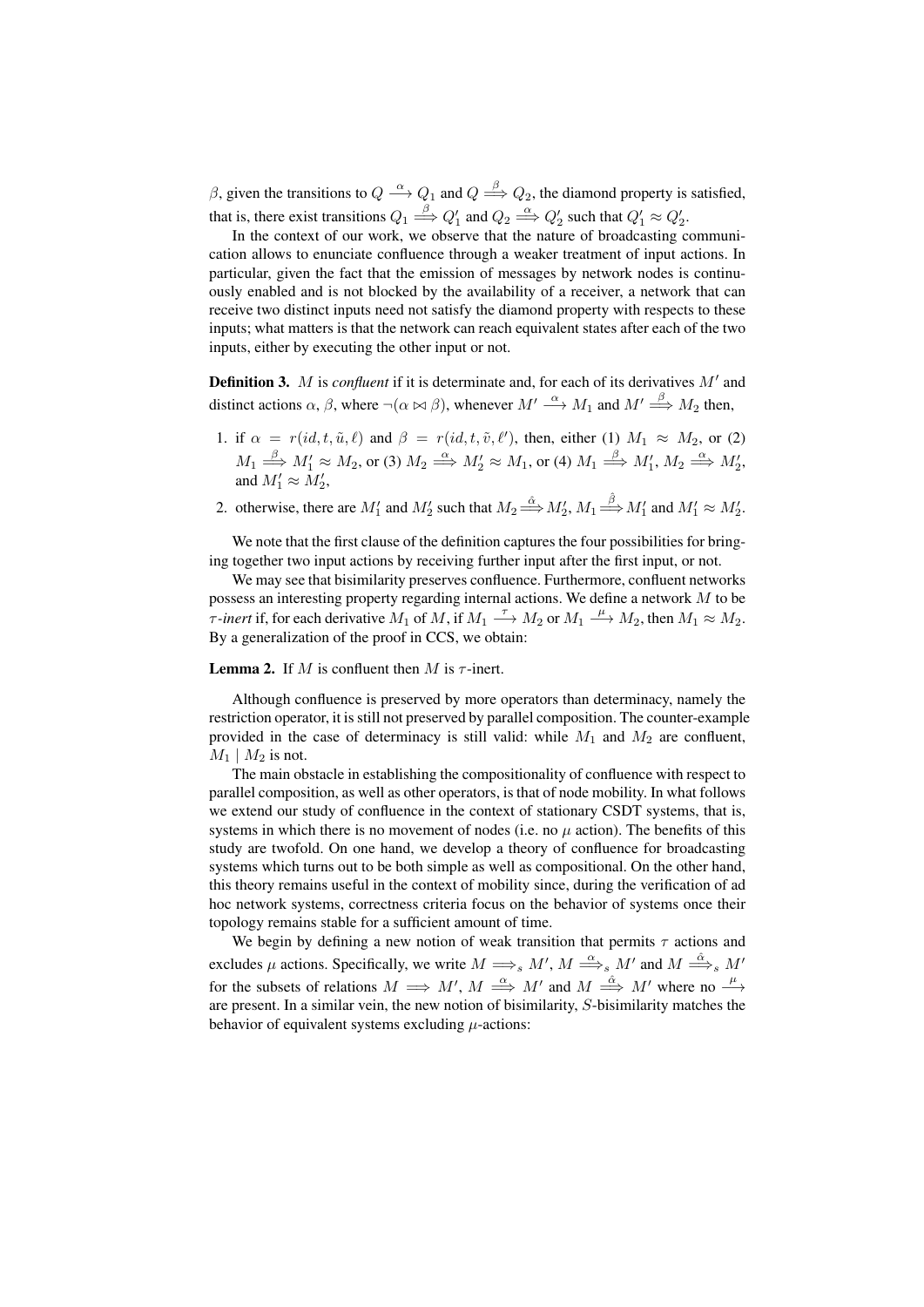**Definition 4.** *S*-Bisimilarity is the largest symmetric relation, denoted by  $\approx_s$ , such that, if  $M_1 \approx_s M_2$  and  $M_1 \stackrel{\alpha}{\longrightarrow} M_1'$ ,  $\alpha \in Act - {\mu}$ , there exists  $M_2'$  such that  $M_2 \stackrel{\hat{\alpha}}{\Longrightarrow}_s M'_2$  and  $M'_1 \approx_s M'_2$ .

It is easy to see that *≈⊂≈<sup>s</sup>* and that *S*-bisimilarity is a congruence relation. Based on the notion of *S*-bisimulation, we may define the notions of *S*-determinacy and *S*confluence via variations of Definitions 2 and 3 which replace  $\Rightarrow$ ,  $\approx$ , and *Act* by *<sup>α</sup>*=*⇒s*, *≈s*, and *Act − {µ}*. We may see that *S*-bisimilarity preserves *S*-confluence and that *S*-confluent networks possess the property that their observable behavior remains unaffected by  $\tau$  actions. In particular, we define a network *M* to be  $\tau_s$ *-inert* if, for each derivative  $\overline{M_1}$  of  $\overline{M_1}$ , if  $M_1 \stackrel{\tau}{\longrightarrow} M_2$ , then  $M_1 \approx_s M_2$  and we may prove:

**Lemma 3.** If *M* is *S*-confluent then *M* is  $\tau_s$ -inert.

We prove that *S*-confluence is preserved by most CSDT operators including that of parallel composition.

#### Lemma 4.

- 1. If  $P:\sigma$  is  $S$ -confluent then so are  $(\tau.P):\sigma$  and  $(\bar{b}(w, t, \tilde{x}, tl).P):\sigma$ .
- 2. If  $P_i: \sigma, 1 \leq i \leq n$ , are *S*-confluent, then so is cond  $(e_1 \triangleright P_1, \ldots, e_n \triangleright P_n): \sigma$ .
- 3. If *M* is *S*-confluent, then so is  $M \setminus T$ .
- 4. If  $M_1$  and  $M_2$  are *S*-confluent then so is  $M_1 \mid M_2$ .

# 3 Specification and Verification of a Leader-Election Algorithm

## 3.1 The algorithm

The algorithm we consider for our case study is the distributed leader-election algorithm presented in [15]. It operates on an arbitrary topology of nodes with distinct identifiers and it elects as the leader of the network the node with the maximum identifier.

We first describe the static version of the algorithm which assumes that no topology changes are possible. We then proceed to extend this description to the mobile setting. In brief, the static algorithm operates as follows. In its initial state, a network node may initiate a leader-election computation (note that more than one node may do this) or accept leader-election requests from its neighbors. Once a node initiates a computation, it triggers communication between the network nodes which results into the creation of a spanning tree of the graph: each node picks as its father the node from which it received the first request and forwards the request to its remaining neighbors. Each node awaits to receive from each of its children the maximum identifier of the subtree at which they are rooted and, then, forward it to its father. Naturally, the root will receive the maximum identifier of the entire computation tree which is the elected leader. The leader is then flooded to the entire network.

Note that if more than one node initiates a leader-election computation then only one computation survives. This is established by associating each computation with a source identifier. Whenever a node already in a computation receives a request for a computation with a greater source, it abandons its original computation and it restarts a computation with this new identifier.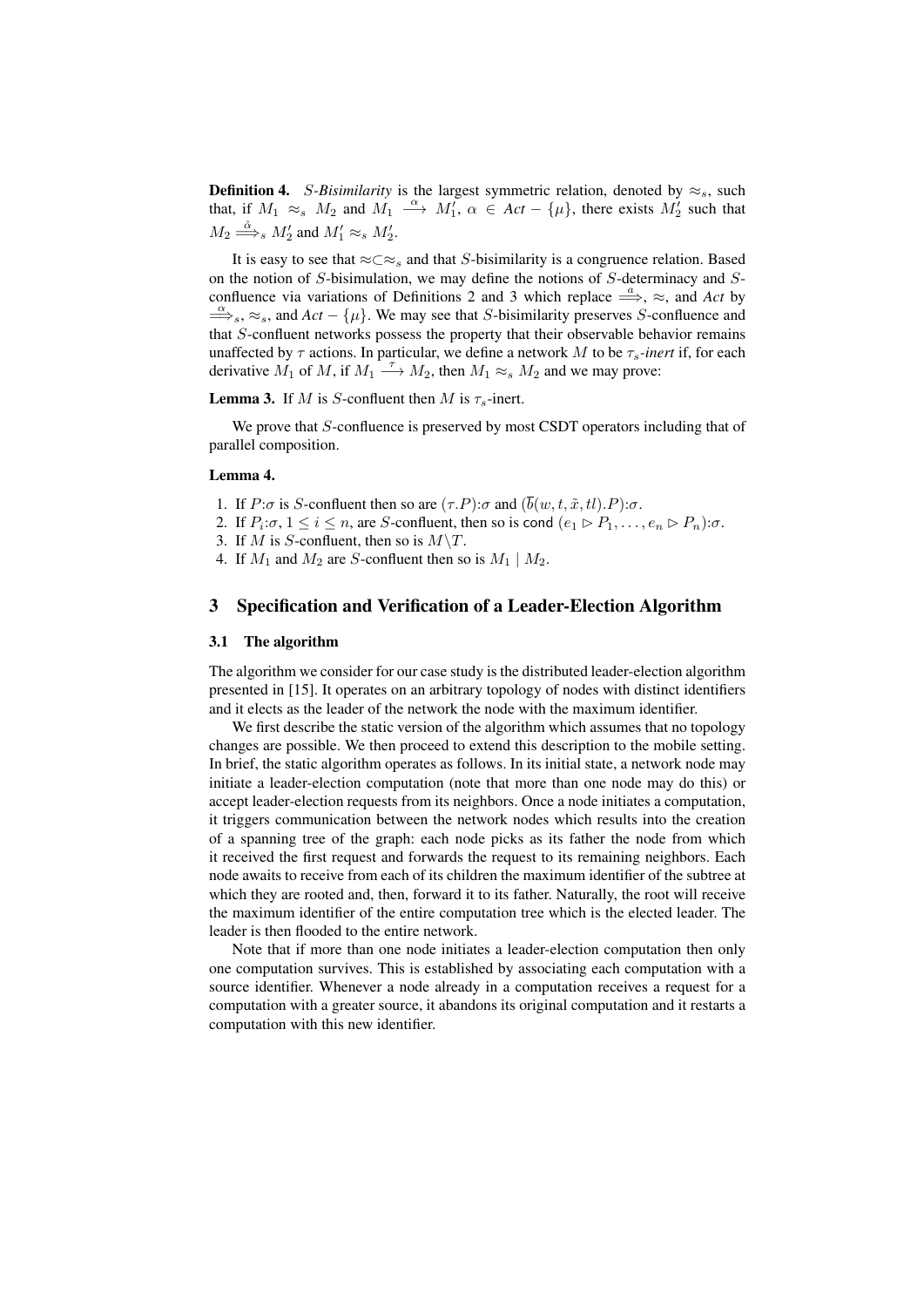In the mobile setting, it is easy to observe that with node mobility, crashes and failures as well as network partitions and merges, the above algorithm is inadequate. To begin with, let us note that once a leader is elected it emits so-called *heartbeat* messages to the environment, which are essentially messages sent at a high transmission level. The absence of a heartbeat message from its leader triggers a node to initiate a new computation of a leader. Note that such an absence may just indicate that the node is outside of the high transmission range of the leader even though they belong to the same connected component of the network. However, this does not affect the correctness of the algorithm. Based on this extension, computation proceeds as described by the static algorithm with the exception of the following fine points:

- Losing a child node. If a node loses a child then it removes the child from the set of nodes from which it expects an acknowledgement and continues its computation.
- **Losing a parent node.** If a node loses its father then it assigns itself the role of the root of its subtree and continues its computation.
- Partition Merges. If two components of the system meet each other, they each proceed with their computation (if they are still computing a leader) ignoring any invitations to join the other's computation. Once they elect their individual leaders and start flooding their results, each adopts the leader with the largest identifier. An exception to this is the case when the two nodes that have come into contact have the same previous-leader field (a piece of information maintained in the mobile version of the algorithm), in which case they proceed as with the static case with the highest valued-computation being the winner.

#### 3.2 Specification of the Protocol

In this subsection we model the algorithm in CSDT. We assume that messages exchanged by the network nodes must be accompanied by one of the following types:

- **election**: used when a node invites another to join its computation.
- **ack1**: used to notify the recipient that the sender has agreed to enter its computation and commits to forward the maximum identifier among its downward nodes.
- **ack0**: used to notify the recipient that the sender has not agreed to be one of its children.
- **leader**: used to announce the elected leader of a computation during the flooding process.
- **reply**: used to announce the computation in which a node participates. Such messages are important for the following reason: If a node *x* departs from its location, enters a new computation and returns to its previous location before its initial neighbors notice its departure, these reply messages will notify initial neighbors that *x* is no longer part of their computation and thus they will no longer expect *x* to reply.
- **hbeat**: a message of this type is emitted by a leader node.

In its initial state the algorithm is modeled by the process *S* consisting of a set of nodes who possess a leader (although this leader may be outside of their range).

$$
S \stackrel{\text{def}}{=} \left( \prod_{k \in K} \text{Elected}\langle b_k, s_k, lead_k \rangle : \sigma_k \right) \setminus T,
$$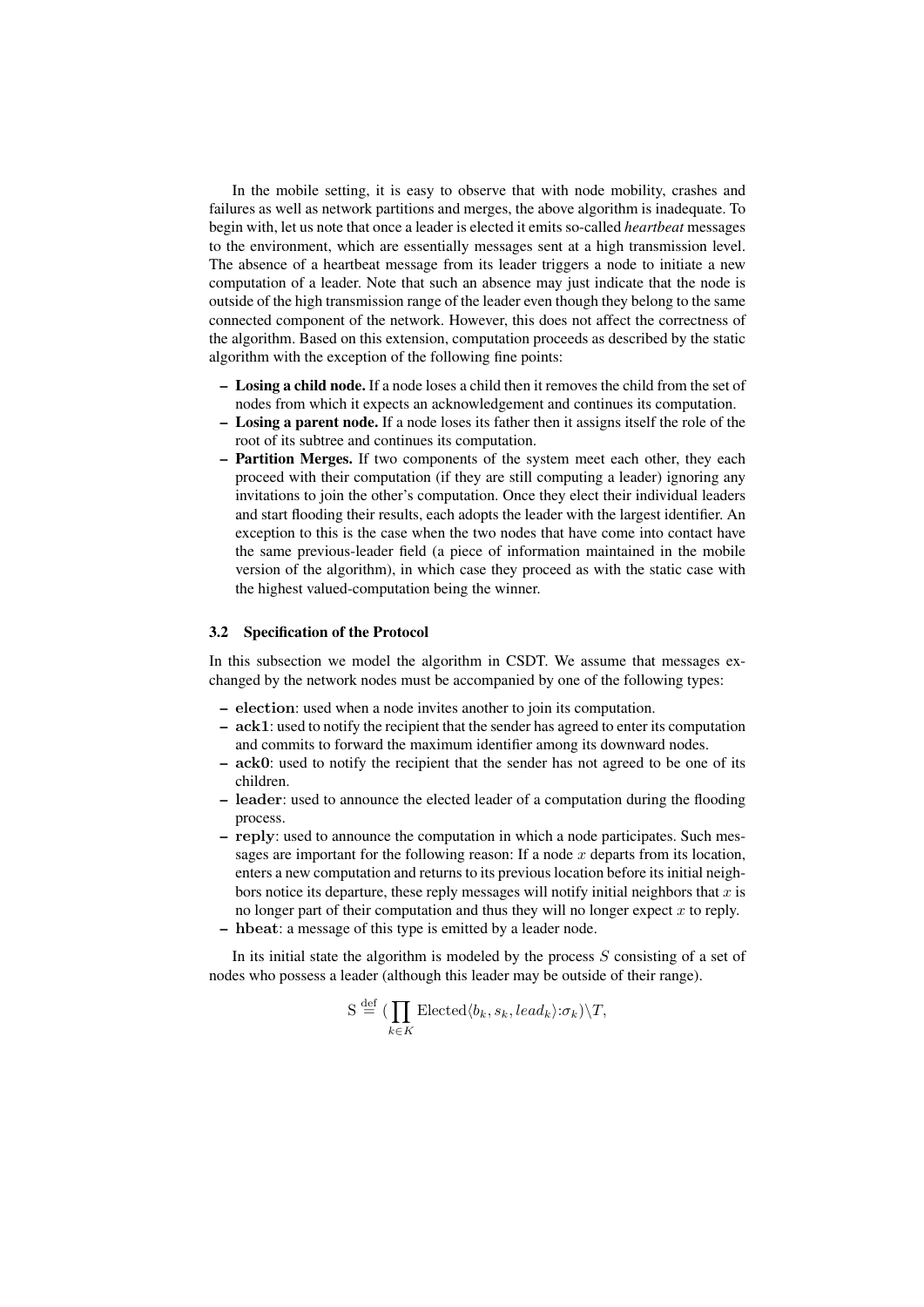where  $T = \{$ **election**,  $\text{ack}0$ ,  $\text{ack}1$ ,  $\text{leader}, \text{reply}\}$ . Thus, we restrict all but hbeat messages emitted by leader nodes which are the messages we wish to observe. Based on these messages we will subsequently express the correctness criterion of the algorithm.

The description of the behavior of nodes can be found in Figure 1. To begin with, a node in Elected possesses a leader *lead*, a source *s* which records the computation in which it has participated to elect its leader, and a status *b* which records whether or not it needs to broadcast its leader. Note that a leader node (i.e. a node with  $id = lead$ ) regularly sends a heartbeat to notify its heartbeat neighbors of its availability. We may see in Figure 1 that if a process Elected receives an election message from one of its neighbors or, if it observes the absence of its leader (see condition *lead*  $\notin$  H), it enters InComp mode, wherein it begins its quest for a new leader.

The InComp process has a number of parameters: *c* records whether the node should broadcast a leader election invitation to its neighbors and *f* is the node's father to which eventually an **ack1** message needs to be returned (unless the node itself is the root of the tree). *src* and *lead* are the computation's source and previous leader, whereas *max* is the maximum identifier observed by the node. Sets *R* and *A* record the neighbors of the node that are expected to reply and the neighbors to which an **ack0** should be returned, respectively. Note that these sets are regularly updated according to the node's interface: we write  $R' = R \cap N$ ,  $A' = A \cap N$  and  $f' = f$ , if  $f \in N$ , and *NULL*, otherwise. It is worth noting that at these points (as well as others, e.g. " $f = id$ ", "*lead*  $\in$  H"), the ability of referring to the node's interface plays a crucial role for the specification of the protocol. Furthermore, the fact that sets N and H are the *believed* sets of neighbors and may contain errors is realistic and it allows us to explore the correctness of the protocol in its full generality.

Finally, node Leader $\langle f, src, max, lead \rangle$  awaits to be notified of the component's leader by its father *f*. It recalls its computation characterized by its source and previous leader (*src* and *lead*) as well as the maximum node it has observed from its downstream nodes, *max*. In case of the loss of its father, the node elects this maximum node as the leader of the component.

#### 3.3 Verification of the Protocol

The aim of our analysis is to establish that after a finite number of topology changes, every connected component of the network, where connectedness is defined in terms of the normal transmission range, will elect the node with the maximum identifier as its leader. We consider an arbitrary derivative of *S*, namely *S*1, where we assume that for all nodes, sets *N* and *H* are consistent with the network's state, and we show:

**Theorem 1.**  $S_1 \approx_s (\prod_{k \in K} \text{Elected}\langle 1, s, max_k \rangle : \sigma_k) \setminus T$  where  $max_k$  is the maximum *node identifier in the connected component of node k.*

In words, our correctness criterion states that, eventually, assuming nodes stop moving, all nodes will learn a leader which is the node with the maximum identifier within their connected component. We proceed to sketch the proof of the result which can be found in its entirety in [3].

*Sketch of Proof of Theorem 3*

Let us consider an arbitrary derivative of *S*. This may be viewed as the composition of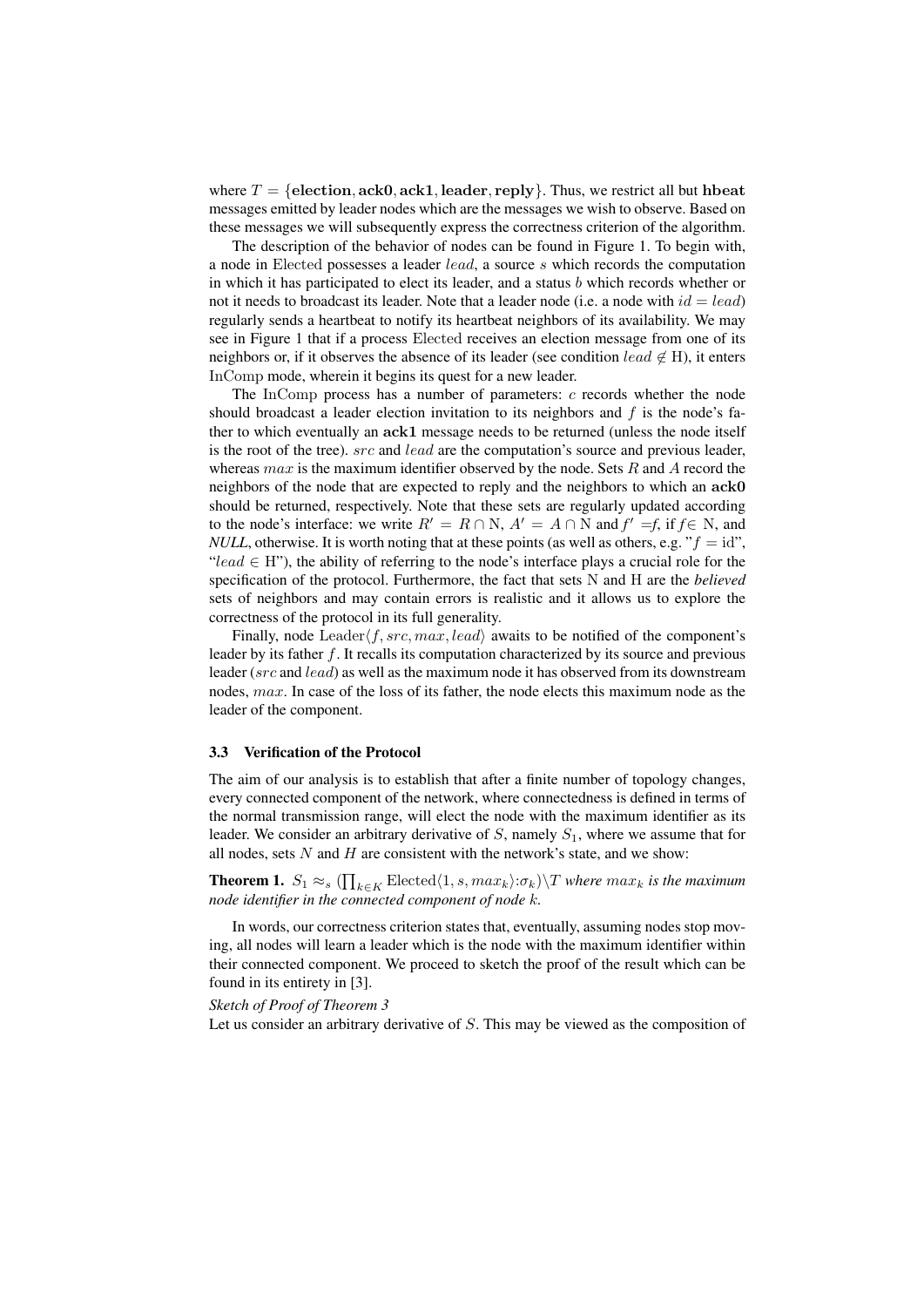$\text{Elected}\langle 0, src, lead \rangle \stackrel{\text{def}}{=} \overline{b}(-, \text{leader}, \langle lead \rangle, n)$ . Elected $\langle 1, src, lead \rangle$  $Elected\langle 1, src, lead \rangle \stackrel{\text{def}}{=}$ cond  $(lead = id \triangleright \overline{b}(-, \textbf{hbeat}, \langle lead \rangle, h). \text{Elected}\langle 1, src, lead \rangle,$  $lead \notin H \triangleright \text{InComp}\langle 0, \text{id}, \text{id}, N, \emptyset, \text{id}, \text{lead} \rangle$  $+$   $r(\mathbf{leader}, \langle lead'\rangle)$ . cond  $\left( lead < lead'\vartriangleright \mathrm{Elected}\langle 0, src, lead'\rangle\right)$  $true \triangleright \text{Elected}\langle 1, src, lead \rangle$ + *b*(*−,* **reply***, ⟨*id*, s⟩,* n)*.*Elected*⟨*1*, src, lead⟩* + *r*(**election***, ⟨j, l, s⟩*)*.* cond (*l* = *lead* ◃ InComp*⟨*0*, j, s,* N *− {j}, ∅,* id*, lead⟩,*  $true \triangleright \text{Elected}\langle 1, src, lead \rangle$  $\text{InComp}\langle c, NULL, src, R, A, max, lead \rangle \overset{\text{def}}{=} \text{InComp}\langle c, \text{id}, src, R', A', max, lead \rangle$  $\text{InComp}\langle 1, f, src, \emptyset, \emptyset, max, lead \rangle \stackrel{\text{def}}{=}$ cond  $(f = id \triangleright \text{Elected}\langle 0, src, max \rangle)$ ,  $true \triangleright \overline{b}(f, \textbf{ack1}, \langle id, scr, max \rangle, n)$ . Leader $\langle f, src, max, lead \rangle)$  $\text{InComp}\langle c, f, src, R, A, max, lead \rangle \stackrel{\text{def}}{=}$ cond  $(c = 0 \triangleright b(-, \text{electron}, \langle \text{id}, \text{lead}, \text{scr}\rangle, n)$ . In $\text{Comp}\langle 1, f', \text{scr}, R', A', \text{max}, \text{lead}\rangle)$ +  $\sum_{j\in A} \overline{b}(j, \textbf{ack0}, \langle \text{id} \rangle, \text{n}).$  In $\text{Comp}\langle 1, f', scr, R', A' - \{j\}, max, lead \rangle$ +  $r$ (**election**,  $\langle j, l, s \rangle$ ). cond  $(l = lead \land s > src \rightarrow InComp(0, j, s, N - \{j\}, \emptyset, max, lead),$  $l = lead \land s = scr \rhd \text{InComp}\langle c, f', scr, R', A' \cup \{j\}, max, lead \rangle$  $true \triangleright \text{InComp}\langle c, f, scr, R', A', max, lead \rangle)$ + *r*(**ack0***, ⟨j⟩*)*.*InComp*⟨*1*, f′ , src, R′ − {j}, A′ , max, lead⟩*  $+r(\mathbf{ack1}, \langle j, s, max' \rangle).$  $\text{cond}(s = src \land max' > max \rhd \text{InComp}\langle c, f', src, R' - \{j\}, A', max', lead\rangle,$  $s = src \land max' \leq max \rhd \text{InComp}\langle c, f', src, R' - \{j\}, A', max, lead\rangle,$  $true \triangleright \text{InComp}\langle c, f', src, R' - \{j\}, A', max, lead \rangle)$ + *r*(**leader***, ⟨l⟩*)*.*InComp*⟨c, f′ , src, R′ , A′ , max, lead⟩* +  $r$ (**reply**,  $\langle j, s \rangle$ ).  $\pmod{(src \neq s \rhd \text{InComp}\langle c, f', src, R' - \{j\}, A' - \{j\}, max, lead\rangle)}$  $true \triangleright \text{InComp}\langle c, f', src, R', A', max, lead \rangle)$ + *b*(*−,* **reply***, ⟨*id*, src⟩,* n)*.*InComp*⟨c, f′ , src, R′ , A′ , max, lead⟩*  $\text{Leader} \langle NULL, src, max, lead \rangle \stackrel{\text{def}}{=} \text{Elected} \langle 0, src, max_i \rangle$ Leader $\langle f, src, max, lead \rangle \stackrel{\text{def}}{=}$  $r$ (**election**,  $\langle j, l, s \rangle$ ). cond  $(l = lead \land s > src \rhd \text{InComp}(0, j, s, N - \{j\}, \emptyset, max, lead),$  $true \triangleright \text{Leader}\langle f', src, max, lead \rangle)$ +*r*(**leader***, ⟨l⟩*)*.*Elected*⟨*0*, src, l⟩* +*b*(*−,* **reply***, ⟨*id*, src⟩,* n)*.* Leader*⟨f ′ , scr, max, lead⟩*

#### Fig. 1. The description of a node

a set of connected components *CC<sup>g</sup>* where independent leader-election computations are taking place within some subsets of nodes  $N<sub>g</sub>$ . We prove the following: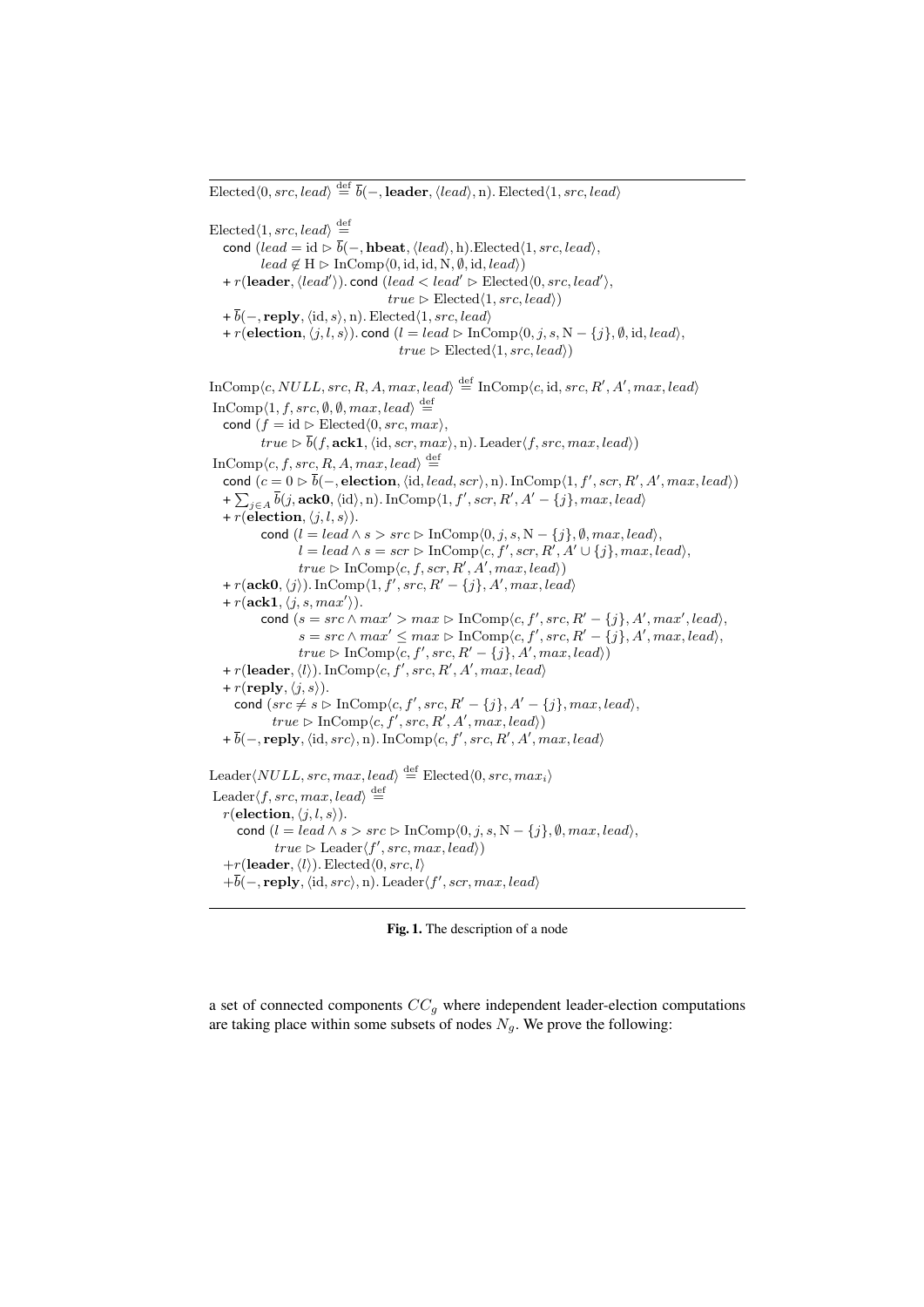**Lemma 5.**  $CC_g \approx_{s} Spec_1$ , where  $Spec_1 \stackrel{\text{def}}{=} (\prod_{i \in N_g} Elected\langle 1, s_i, max_g \rangle : \sigma_i) \setminus T$  $and max<sub>g</sub> = max{max<sub>i</sub>|i \in N<sub>g</sub>}.$ 

The proof takes place in two steps. In the first step, we consider a simplification of  $CC_q$ ,  $F_q$ , where each node *x* in  $F_q$  is associated with a specific node being the unique node that *x* can accept as its father. We show that, by construction and Lemma 4,  $F_q$ is an S-confluent process and we exhibit an execution  $F_g \implies Spec_1$ . Here we may observe the power of confluence: it is sufficient to study only a single execution of *Fg*. Then, by  $\tau_s$ -inertness, *S*-confluence guarantees that  $F_q \approx_s Spec_1$ . For the second step of the proof we show that whenever  $CC_g \Longrightarrow_s D$  where exists an  $F_g$  (i.e. an assignment of fathers to nodes) that is similar to *D*. Since this is true for any *D* we conclude that  $CC_g$  cannot diverge from the behavior of the  $F_g$ 's and that it is in fact destined to produce only their behavior. Hence, we deduce that  $CC_g \approx_s Spec_1$  as required.

Bearing in mind that network  $S_1$  is a composition of the components  $CC_g$ , each concerning a distinct communication neighborhood of the network, *S*-confluence arguments along with considerations regarding the availability of believed maximum nodes allow us to deduce the correctness of the theorem.  $\Box$ 

## 4 Conclusions

We have presented CSDT, a process calculus for reasoning about systems with broadcasting communication and dynamic interconnections. A salient aspect of CSDT is its ability to simulate a neighbor discovery protocol through its semantics and to associate nodes with their (believed) set of neighbors. Furthermore, we have allowed nodes to broadcast messages at two different transmission levels. As illustrated via our case study, the ability to do so is not only useful with respect to saving power but can also play an important role for protocol correctness. We point out that this could easily be extended to a wider range of transmission levels, by considering a set of transmission levels *Tl* and replacing sets *N* and *H* in a node's interface by a relation  $\mathcal{I} \times Tl$ . Finally, we have introduced the notion of a message type and a hiding operator based on types which allows an observer to focus on a subset of the message exchange. These message types are reminiscent of tags by which various applications prefix different messages according to their roles. As illustrated via our case study, this can be especially useful for expressing appropriate correctness criteria via bisimulations.

We have also studied the notion of confluence for CSDT in the presence and absence of node mobility. It turns out that in the case of stationary systems confluence yields a compositional theory which is remarkably simple compared to similar valuepassing theories: the absence of channels for communication has removed a number of considerations relating to confluence preservation. We believe that the results can be extended to other calculi featuring a broadcasting style of communication. As in our case study, these results allow one to conclude the confluence of the analyzed systems merely by construction and then to deduce the desired bisimilarity via examining a single execution path and appealing to *τ* -inertness.

We have illustrated the applicability of the new formalism via the analysis of a leader-election MANET protocol. In [15], the authors also give a proof of their algorithm using temporal logic: in particular they show a "weak form of stabilization of